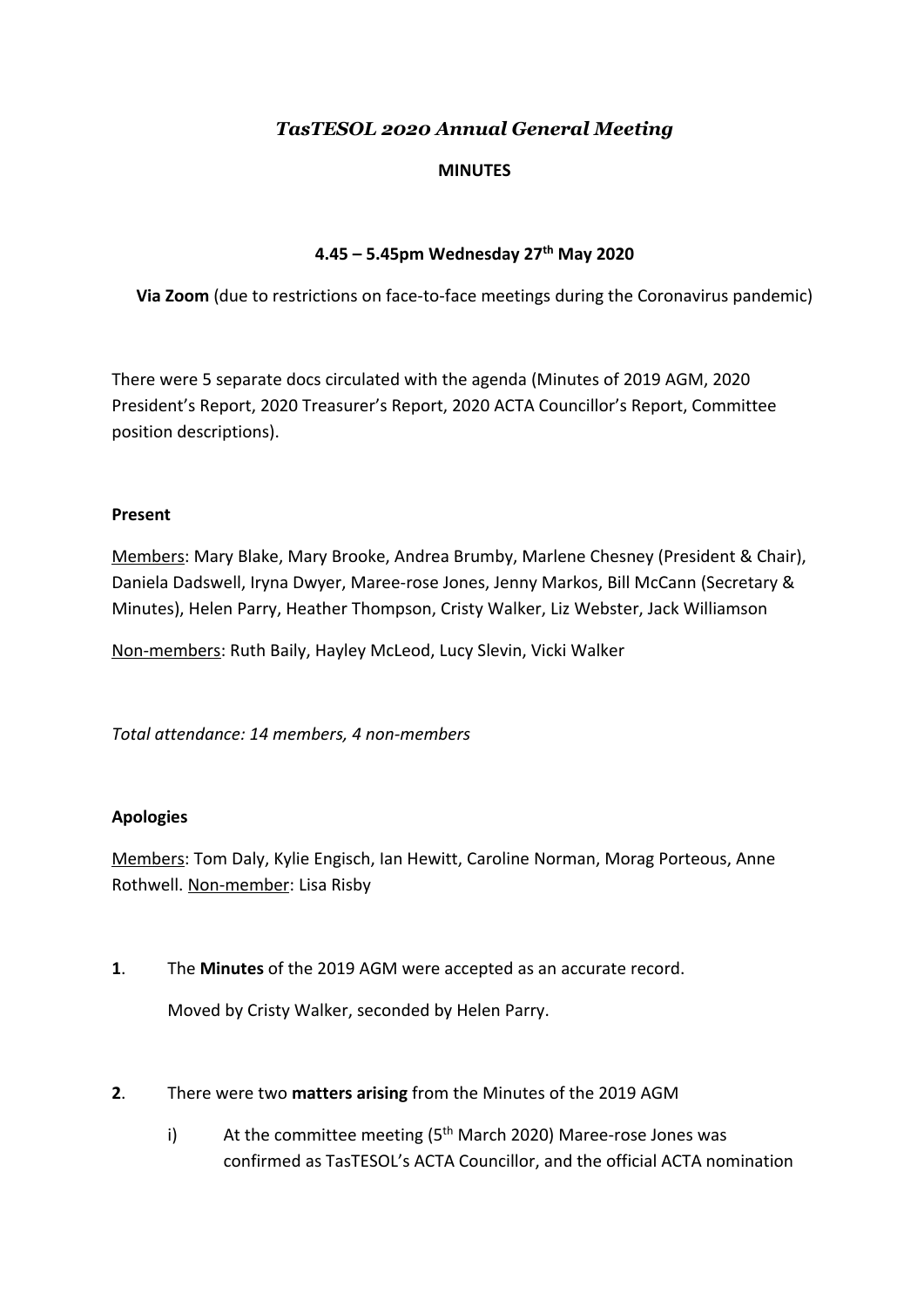form was completed all in time for ACTA's 2020 AGM on 2nd April 2020.

ii) Also, re matters arising from the 2018 Minutes, TasTESOL's records with the ATO were updated in 2019. The forms were sent in but there's been no response as yet.

### **3. Reports**

(i) Marlene Chesney circulated her **President's Report** for the past year before the meeting. At the meeting she noted that the 2019 conference had been a success and she thanked SacredHeartCollege for providing the venue and Kandy Parker for arranging this. She also thanked Daniela Dadswell and Helen Parry for arranging the free use of Elizabeth College Library rooms for the three forums.

(ii) Daniela Dadswell's **Treasurer's Report** for 2019 was also circulated beforehand and accompanied by the Financial Auditor's confirmation/signature. She noted that the major expense of 2019 had been the conference (\$4,620.75) but that TasTESOL's bank balance was strong (currently about \$7,000). Marlene thanked John Dwyer for doing the audit and for providing his services free. A typo in the report will be corrected: in the 'Bank reconciliation for the calendar year' box, '31/12/18' should be '31/12/19'.

Subject to this correction, the Treasurer's Report was accepted by the meeting - moved by Liz Webster, seconded by Cristy Walker.

(iii) The ACTA Councillors' Report by Maree-rose Jones was circulated before the meeting. Maree-rose encouraged AMEP teachers to check the ACTA website regarding issues ACTA makes to the government , on behalf of the AMEP. She also thought it would be good for TasTESOL to have a second ACTA councillor, especially someone involved in AMEP.

#### **4. Clarification of membership period**

There was a proposal to change the membership dates from 1<sup>st</sup> January – 31<sup>st</sup> December to 1<sup>st</sup> April - 31<sup>st</sup> March. At present, the vast majority of people renew their membership at the time of our conference, held in April or May. This leaves a gap (Dec – April/May) when officially, we have few members; but this is often when discounts are offered for members for some events (e.g. ACTA conferences, other associations' webinars).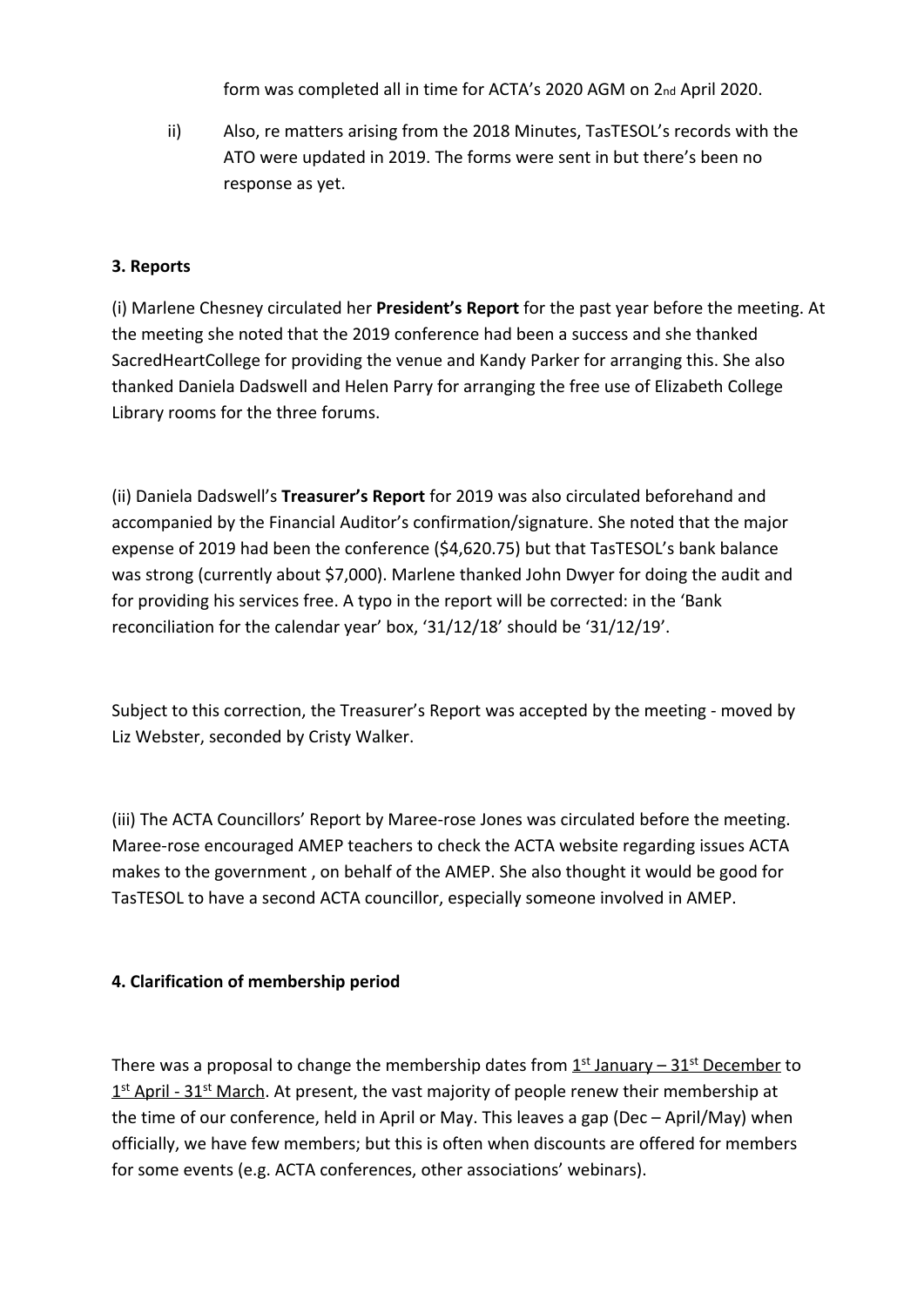There was a suggestion to maybe align membership with the financial year. However, if membership expired in June, and our main event, the conference was in April/May there would be little incentive to rejoin that year after the conference.

There was also a question about the constitution allowing the auditing and membership periods to be different.

Proposal: that our membership period go from 1<sup>st</sup> April – 31<sup>st</sup> March starting in 2020

(i.e. 2020 memberships will expire on 31st March 2021).

The change was accepted by the meeting – moved by Daniela Dadswell, seconded by Maree-rose Jones. *However, in following up the question of different auditing and membership periods the next day, the auditor, John Dwyer said it is 'normal practice' for these to align. Furthermore, he suggested that altering the auditing period would be awkward. Hence, whether to proceed with the changed membership period or to keep the old one would be referred to the next committee meeting.*

# **5. Election of committee & office bearers**

The committee elected in 2019 was Marlene Chesney (President), Daniela Dadswell (Treasurer), Kylie Engisch, Maree-rose Jones (ACTA Councillor), Bill McCann (Secretary), Hayley McLeod, Helen Parry and Lucy Slevin (website admin). Resignations: In late 2019, Kylie resigned from the committee due to work commitments. Daniela also resigned from being Treasurer due to a trial move to , but she has returned to Hobart and remained on the committee. Bill also decided not to stand for a committee position in 2020.

The current committee positions were all declared vacant, followed by a call for nominations and/or volunteers for a new committee.

The following people volunteered to join or re-join the committee: Marlene Chesney, Hayley